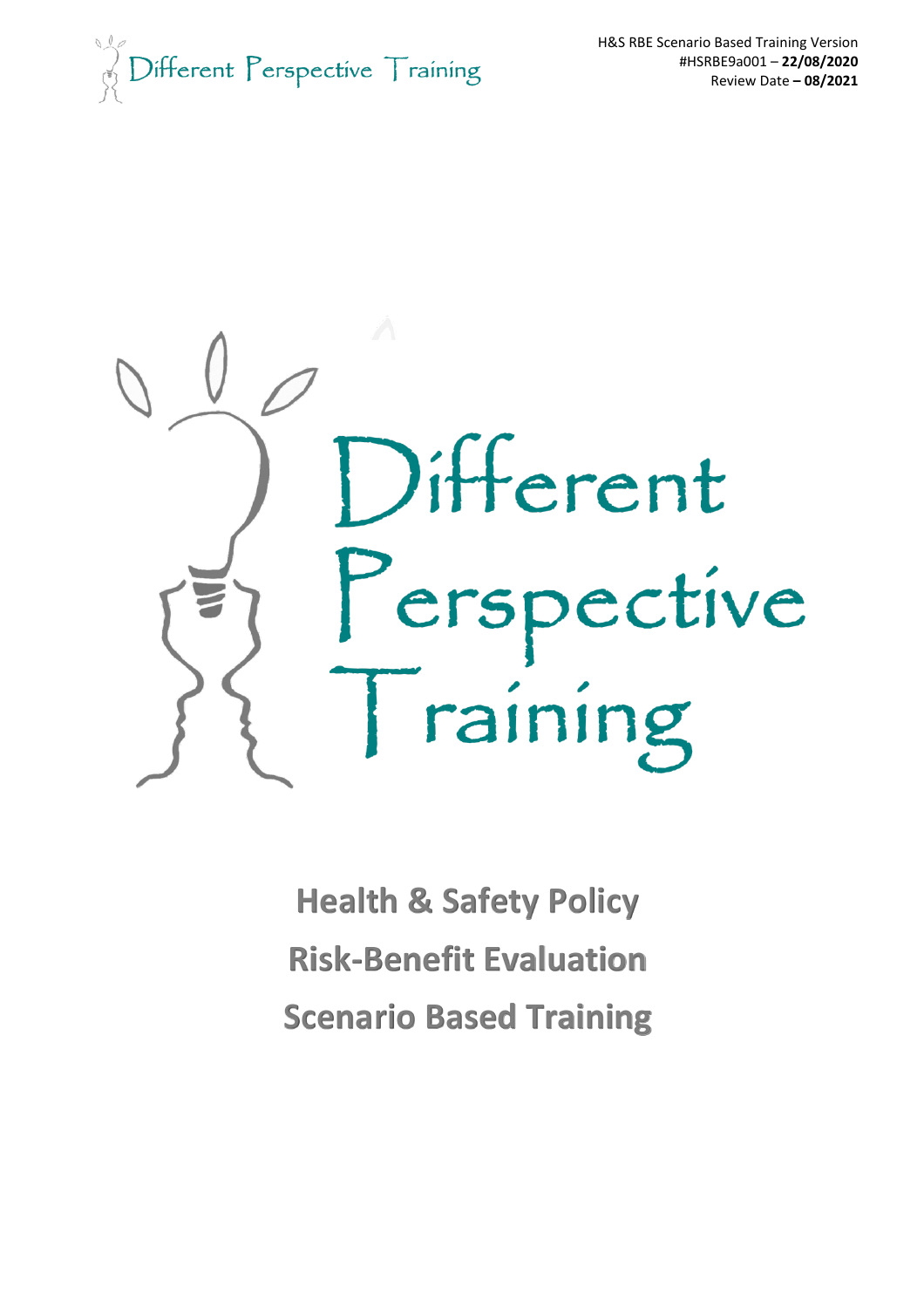

## **Different Perspective Training Ltd.**

## - **Scenario Based Training Risk Benefit Evaluation**

#### **1. Introduction**

- 1.1. This document is an evaluation of the foreseeable risks that are outside the experiences and risks met through "normal daily life"
- 1.2. This document aims to outline the benefits that exposure to these risks will bring, through participation in Scenario Based Training activities and recommend control measures for these foreseeable risks.
- 1.3. **Different Perspective Training Ltd.** staff will follow and work within the context of this Risk-Benefit Evaluation. Our trainers will also constantly and dynamically monitor these risks, alter plans when and where necessary for the safety of the group.
- 1.4. Each venue and course have their own hazards and will be assessed on the day.
- 1.5. **Different Perspective Training Ltd.** will require supporting rationale if a decision is made not to deliver training to customers on health and safety grounds.
- 1.6. This document is designed to summarise issues for the **Different Perspective Training Ltd.** trainer delivering Scenario Based Training programmes, including, but not limited to; First Aid Training, Off Site Safety Management Training, National Water Safety Management Programme and other Scenario Based Training Programmes that include elements these aforementioned training programmes.
- 1.7. It is assumed that all persons engaging with these activities will be susceptible to all risks listed here within.
- 1.8. It is assumed that all risks associated with these activities that are listed here within are of a suitable severity to have deemed them special mention.
- 1.9. All **Different Perspective Training Ltd.** staff delivering qualifications will have undergone appropriate training and hold relevant qualifications for delivering **Different Perspective Training Ltd.** programmes which will be maintained and kept relevant through undergoing personal CPD.

### **2. Risk-Benefit Evaluation**

2.1. Risk-Benefit Evaluation for delivering **Different Perspective Training Ltd.** (**DPT**) Scenario Based Training Programmes.

| <b>Significant Hazards</b> | <b>Control measures</b>                                                       | <b>Benefit</b>                                           |
|----------------------------|-------------------------------------------------------------------------------|----------------------------------------------------------|
| Access for                 | Verify access with client during initial programme planning and               | Ensure access should the need arise                      |
| <b>Emergency Services</b>  | trainer to ensure free access on day.                                         |                                                          |
| Site suitability for       | Discuss venue criteria with client during initial programme                   | Enable successful delivery of programme and ensure all   |
| planned activities         | planning including location and access for group.                             | Learning Objectives are met                              |
|                            | <b>DPT</b> staff to carry out a thorough site inspection before each          |                                                          |
|                            | session.                                                                      |                                                          |
| Toilets and hand           | Hygiene and comfort are essential for participant wellbeing and               | Ensure site cleanliness is maintained and reduce case of |
| washing facilities         | preventing site contamination.                                                | illness or D&V                                           |
| Trees, branches,           | <b>DPT</b> staff to inspect site, identify and warn participants of deadfall. | Outdoor based scenarios are essential part of embedding  |
| roots and rocky,           | Ensure that all participants are aware of the need to tread sensibly          | learning through practice.                               |
| uneven or broken           | and cautiously.                                                               | Promoting emotional, mental and physical development     |
| ground                     | Participants to be briefed on carrying loads and moving around                | through nurturing a knowledge of movement through        |
|                            | safely during scenarios especially when carrying equipment/ each              | different environments and the outdoors, the need to     |
|                            | other.                                                                        | concentrate on and engage with their surroundings, be    |
|                            | Ensure that all participants are aware of the need to look all                | self-aware and support each other.                       |
|                            | around them as they move through the site.                                    | Developing participants own sense of Risk Empowerment    |
|                            |                                                                               | and the ability and responsibility to assess risks       |
|                            |                                                                               | themselves.                                              |
| Bodies of Water,           | Dangers of working around water to be highlighted and discussed               | Outdoor based scenarios are essential part of embedding  |
| Rivers, Sea, Still         | with participants.                                                            | learning through practice.                               |
| Water                      | Footwear advised before any participant accesses the water.                   | Water is a hazard that many of the participants will     |
|                            | All participants in or near the water to be closely monitored.                | encounter in their daily environment and therefore an    |
|                            | Appropriate rescue equipment will be on hand at all times                     | essential part of training.                              |
|                            | participants are in water.                                                    | Developing participants own sense of Risk Empowerment    |
|                            | A dry sheltered area will be available for all participants upon              | and the ability and responsibility to assess risks       |
|                            | exciting water.                                                               | themselves.                                              |
|                            | All participants that have been into water are to be monitored and            |                                                          |
|                            | are to get into dry clothing as soon as is practicable upon exiting           |                                                          |
|                            | the water for temperature related illness and issues associated               |                                                          |
|                            | with water ingestion.                                                         |                                                          |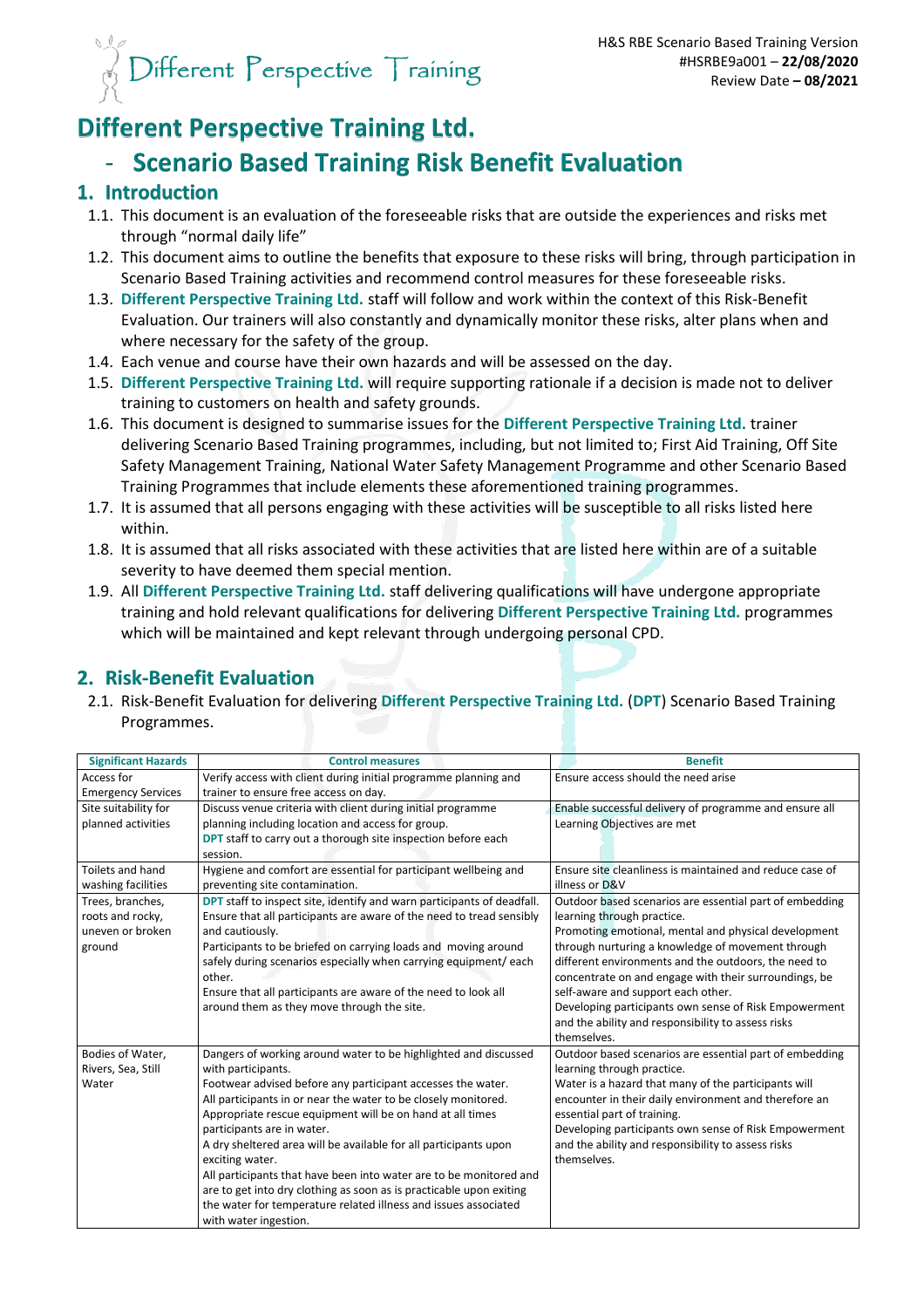# $\frac{1}{\sqrt{2}}$  Different Perspective Training

#### H&S RBE Scenario Based Training Version #HSRBE9a001 – **22/08/2020** Review Date **– 08/2021**

| Traffic, cars and<br>members of the<br>public                                | Where appropriate cordon off area and identify that there is a<br>training scenario underway.                                                                                                                                                                                                                                                                                                                                                                                                                                                                                                                                                                                                                                                                                                                                                                                                                                                                                      | An understanding of the need to think of the wider<br>picture and not just those wrapped up in the scene/<br>situation.                                                                                                                                                                                                                                                                                                                         |
|------------------------------------------------------------------------------|------------------------------------------------------------------------------------------------------------------------------------------------------------------------------------------------------------------------------------------------------------------------------------------------------------------------------------------------------------------------------------------------------------------------------------------------------------------------------------------------------------------------------------------------------------------------------------------------------------------------------------------------------------------------------------------------------------------------------------------------------------------------------------------------------------------------------------------------------------------------------------------------------------------------------------------------------------------------------------|-------------------------------------------------------------------------------------------------------------------------------------------------------------------------------------------------------------------------------------------------------------------------------------------------------------------------------------------------------------------------------------------------------------------------------------------------|
| Illness, injury and<br>cross infection                                       | All DPT staff are fully trained to, or beyond, the appropriate<br>recommended level for each programme delivered.<br>All DPT staff will have access to an appropriate first aid kit suitable<br>to the environment and location in which they are working.<br>Where appropriate, anti-bacterial gel, wipes and gloves to be used<br>to prevent cross infection during training sessions involving<br>exposure to participants bodily fluids eg CPR on First Aid courses.                                                                                                                                                                                                                                                                                                                                                                                                                                                                                                           | Being able to deal with first aid situations as they arise is<br>essential and enables the safe delivery of <b>DPT</b><br>programmes in remote and exciting locations.<br>Greater understanding of hygiene, own protection and<br>personal safety.                                                                                                                                                                                              |
| Weather related<br>issues                                                    | <b>DPT</b> staff are to check weather forecast and ensure that<br>participants are suitably dressed for conditions, with appropriate<br>cold and wet weather and clothing, when cold and sun-cream,<br>sunhat and water when hot.<br>Staff to ensure that there is a suitable location for the students to<br>get dry and stay warm should the weather demand a cessation of<br>activities.<br>Staff to carry a group shelter suitable for all participants.<br>Staff to monitor wellbeing of participants to prevent the onset of<br>hypothermia or hyperthermia.                                                                                                                                                                                                                                                                                                                                                                                                                 | Enable successful delivery of programme and ensure all<br>Learning Objectives are met and to ensure the wellbeing<br>of participants.<br>Participants will learn how to suitably prepare for all<br>conditions and big an impact environmental conditions<br>can have.                                                                                                                                                                          |
| Bite, stings, rashes,<br>scratches, reactions<br>and poisoning               | Warn participants of contact with certain animals, plants and<br>fungi, identifying anything on site of particular concern.<br>If working in an area prone to Lyme's Disease, ensure that<br>participants are briefed on this, on how to spot signs and<br>symptoms of this and that they know to seek further medical care<br>should they display any of these signs and symptoms.<br><b>DPT</b> to send out Lyme's Disease information, via School to all<br>participants and parents (<16 only).<br>Ensure that the participants are briefed to not put their fingers, or<br>anything they find in their mouths.<br>Where reasonable choose location that avoids poisonous plants<br>and wildlife, clearing a suitable area where appropriate and<br>necessary.<br>Candidates are to wear gloves and long trousers and closed<br>footwear when appropriate, during scenarios.<br>Make sure that there is access to suitable hand washing facilities,<br>antibacterial hand gel. | Encourage a positive approach to wildlife and the natural<br>environment, rather than being frightened of it.<br>Promoting a knowledge of movement through different<br>environments and the outdoors, the need to concentrate<br>on and engage with their surroundings, be self-aware and<br>support each other.<br>Developing participants own sense of Risk Empowerment<br>and the ability and responsibility to assess risks<br>themselves. |
| Allergies, existing<br>medical conditions<br>and exacerbation of<br>injuries | Ensure all DPT staff are fully briefed of medical needs of,<br>treatment for, and location of medicines for all participants.<br><b>DPT</b> staff are to ask at the start of the course for participants to let<br>them know whether there are any pre-existing injuries, complaints<br>or medical conditions, that were not mentioned at time of<br>booking, that might affect the complete engagement in this course<br>Ensure that latex free options are available, eg manakin faces.<br>Ensure that there is seating and kneeling pads available for<br>working directly on the ground<br>Ensure that proper and appropriate lifting and rolling techniques<br>are used.                                                                                                                                                                                                                                                                                                      | Promote knowledge and independence in identifying and<br>avoiding food allergens.<br>Understanding of participants own strengths and<br>weaknesses and opportunities for their own<br>understanding and development of coping strategies.                                                                                                                                                                                                       |
| Lost or missing<br>participants                                              | Ensure that all participants are aware of boundaries and the<br>surrounding areas.<br>Operate a buddy system to ensure that each person is looking out<br>for and being looked after another participant, staff and students<br>alike.<br>Regular headcounts and ensure that all are present and listening<br>during safety briefings.                                                                                                                                                                                                                                                                                                                                                                                                                                                                                                                                                                                                                                             | Participants to realise the importance of caring for each<br>other, working as a team and following established<br>boundaries. Building relationships, trust and rapport.                                                                                                                                                                                                                                                                       |
| Inappropriate or<br>unsafe behaviour<br>that endangers other<br>participants | All candidates are committed to the programme in which they are<br>engaged and understand the implications of intolerable or<br>dangerous behaviour.<br>Behavioural expectations are to be outlined at the start of each<br>session                                                                                                                                                                                                                                                                                                                                                                                                                                                                                                                                                                                                                                                                                                                                                | Each programme is specifically tailored to provide the<br>best opportunities for the participants to meet the<br>Learning Outcomes.<br>Promote the importance of working together for the<br>betterment of the whole group rather than individual<br>goals and desires.                                                                                                                                                                         |

#### **3. Continual improvement**

- 3.3. This is a dynamic document subject to constant upgrade by **Different Perspective Training Ltd.**
- 3.4. Whenever a trainer discovers or is made aware of a new hazard this should be forwarded to **Different Perspective Training Ltd.**
- 3.5. This policy will be reviewed annually for each qualification however if any urgent issues arise it will be updated as required.